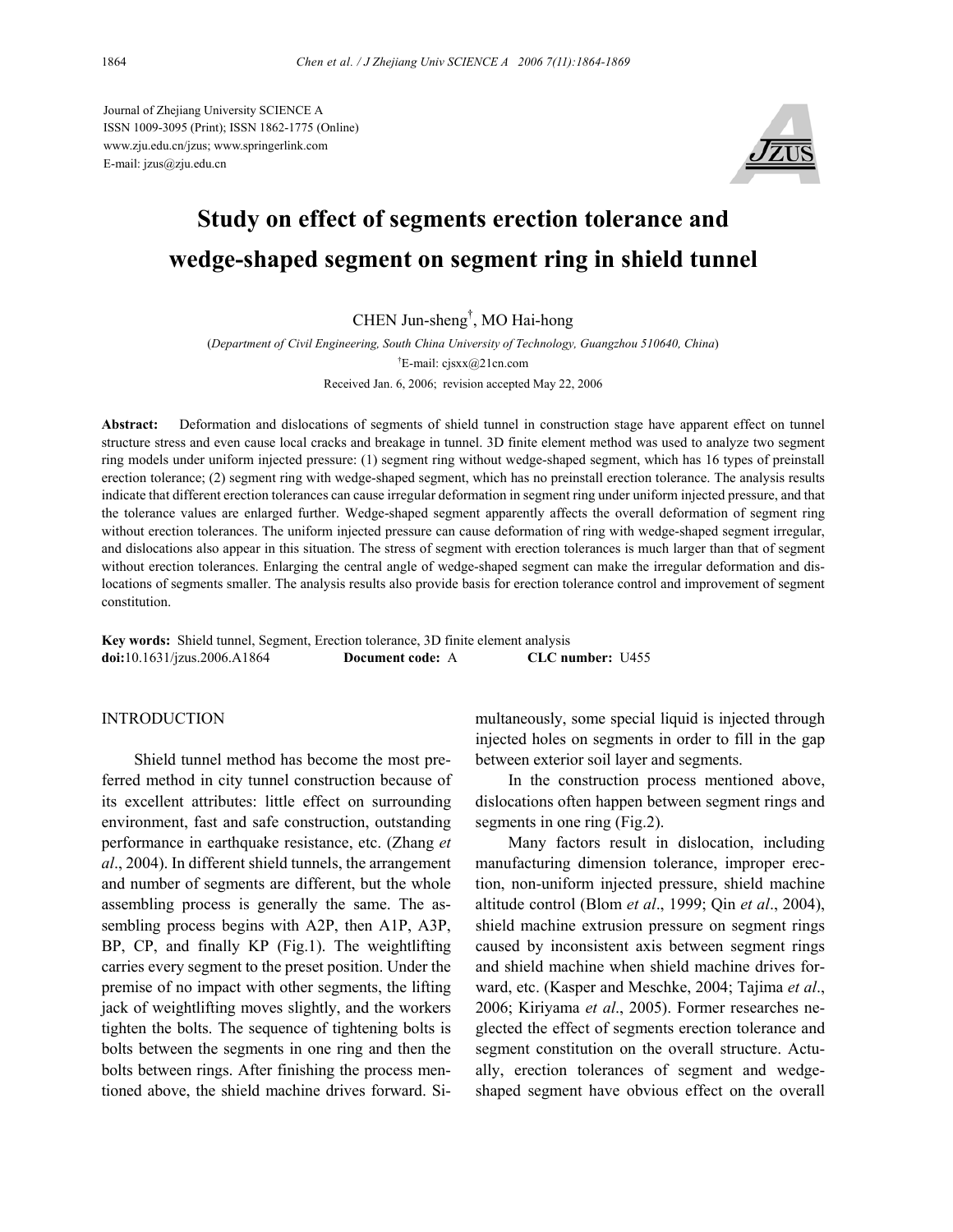

**Fig.1 Segment arrangement and relative numbering**



**Fig.2 Dislocation between segments**

deformation of rings at construction stage and also cause non-uniform stress distribution and irregular dislocation.

In the present paper, 3D finite element method was used to analyze the segment ring with preinstall erection tolerance without wedge-shaped segment and segment ring without preinstall erection tolerance with wedge-shaped segment. The results provide basis for erection tolerance control and improvement of segment constitution.

# FINITE ELEMENT MODEL

#### **Segment dimension (DIGMC, 2002)**

(1) Segment ring without wedge-shaped segment, which has 16 types of preinstall erection tolerance: external diameter is 6 m; internal diameter is 5.4 m; width is 1.5 m, thickness is 0.3 m. The segment ring consists of 1 wedge-shaped segment (KP), 2 adjacent segments (BP and CP) and 3 standard segments (A1P~A3P). Central angles of plugged segment, adjacent segments, and standard segment are 15.4°, 64.3°, and 72°, respectively.

(2) Segment ring with wedge-shaped segment, which has no preinstall erection tolerance: the dimension and the segment ring composition are the same as those in Case (1). Central angles of the front part of wedge-shaped segment, the rear part of wedge-shaped segment, the front part of adjacent segment, the rear part of adjacent segment and the standard segment are 20.4408°, 10.3524°, 61.7796°, 66.8238° and 72°, respectively.

Fig.1 shows the arrangement and number of segments.

#### **Material parameters**

(1) Segment concrete: Poisson ratio is 0.2; Young's modulus is  $3.45 \times 10^7$  kPa.

(2) Rubber sealing rod: Poisson ratio is 0.4; Young's modulus is  $7.8 \times 10^3$  kPa.

(3) Joint bolt: Poisson ratio is 0.25; Young's modulus is  $2.0 \times 10^8$  kPa.

# **Adoptive element and considered factors**

Two types of computational model were used in this paper (Fig.3). One was ring with preinstall erection tolerance without wedge-shaped segment. Another was ring without preinstall erection tolerance with wedge-shaped segment. The effect of erection tolerance and wedge-shaped segment on the whole ring was respectively analyzed in the two models. Two hundred and fifty  $kN/m^2$  radial uniform pressure acted on all models in order to eliminate the effect of non-uniform loads. According to (DIGMC, 2002) and considering the different boundary conditions, erection tolerances were introduced to segments KP, BP, A1P and A2P in models with preinstall erection tolerance. The tolerance included 1 or 2 mm in direction of inside and outside tunnel. In models without preinstall erection tolerance with wedge-shaped segment, ideal constraint was applied to the front of and behind the models (Fig.4). 3D solid element simulated the segment and rubber sealing rod. 3D truss element simulated the joint bolts. The initial strain was applied to truss element to simulate the pre-tightening twist moment 300 kN·m in construction stage. In the two types of models, the sealing rods were simplified (Fig.5). There are contact surfaces between the sealing rods, and the friction factor was 0.3. The contact surfaces could simulate the process of extrusion, separation and relative shift.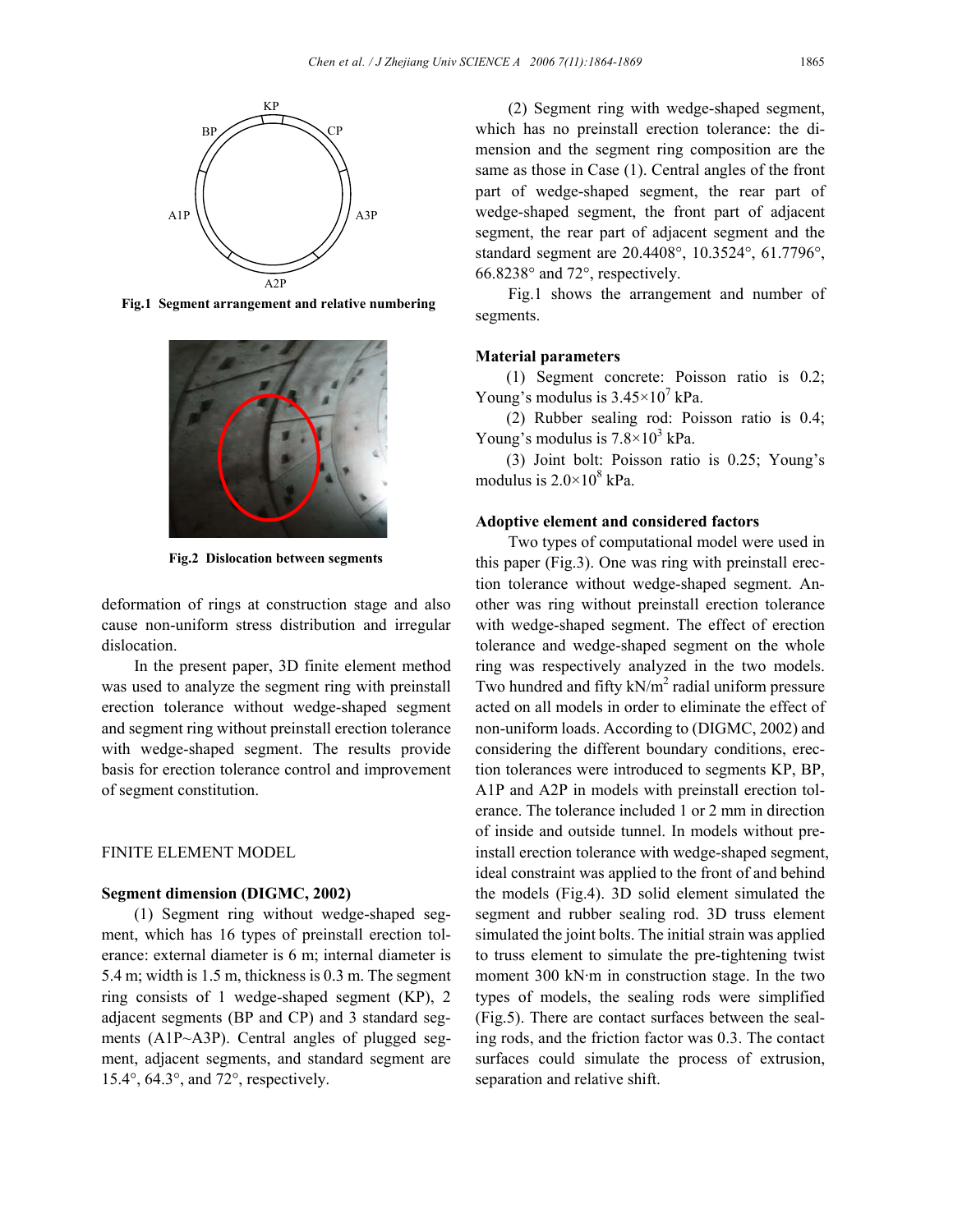Mesh generation of two types of model are shown in Figs.3~5. The models were totally 26004 elements and 33366 nodes.



**Fig.3 Mesh of the whole ring. (a) Model without wedge-shaped segment; (b) Model with wedge-shaped segment**



**Fig.4 Model with rear and front restraints**



**Fig.5 Mesh of joint** 

#### RESULTS AND ANALYSIS

The main purpose in the present work was to analyze the effect of different erection tolerances and wedge-shaped segments on the whole ring. So the results and analysis focused on ring deformation and relative displacement of segment end surface. The results of segment stress and strain are not shown in the following part.

### **Results of model without wedge-shaped segment**

Table 1 and Fig.6 show the results of model without wedge-shaped segment. For the same segment with tolerance, different tolerances just caused different relative displacement values, hence Fig.6 just demonstrates 8 displacement graphs of them.



**Fig.6 Displacement of rings without wedge-shaped segment (enlarged 20 times). (a) Tolerance 1; (b) Tolerance 3; (c) Tolerance 5; (d) Tolerance 7; (e) Tolerance 9; (f) Tolerance 11; (g) Tolerance 13; (h) Tolerance 15**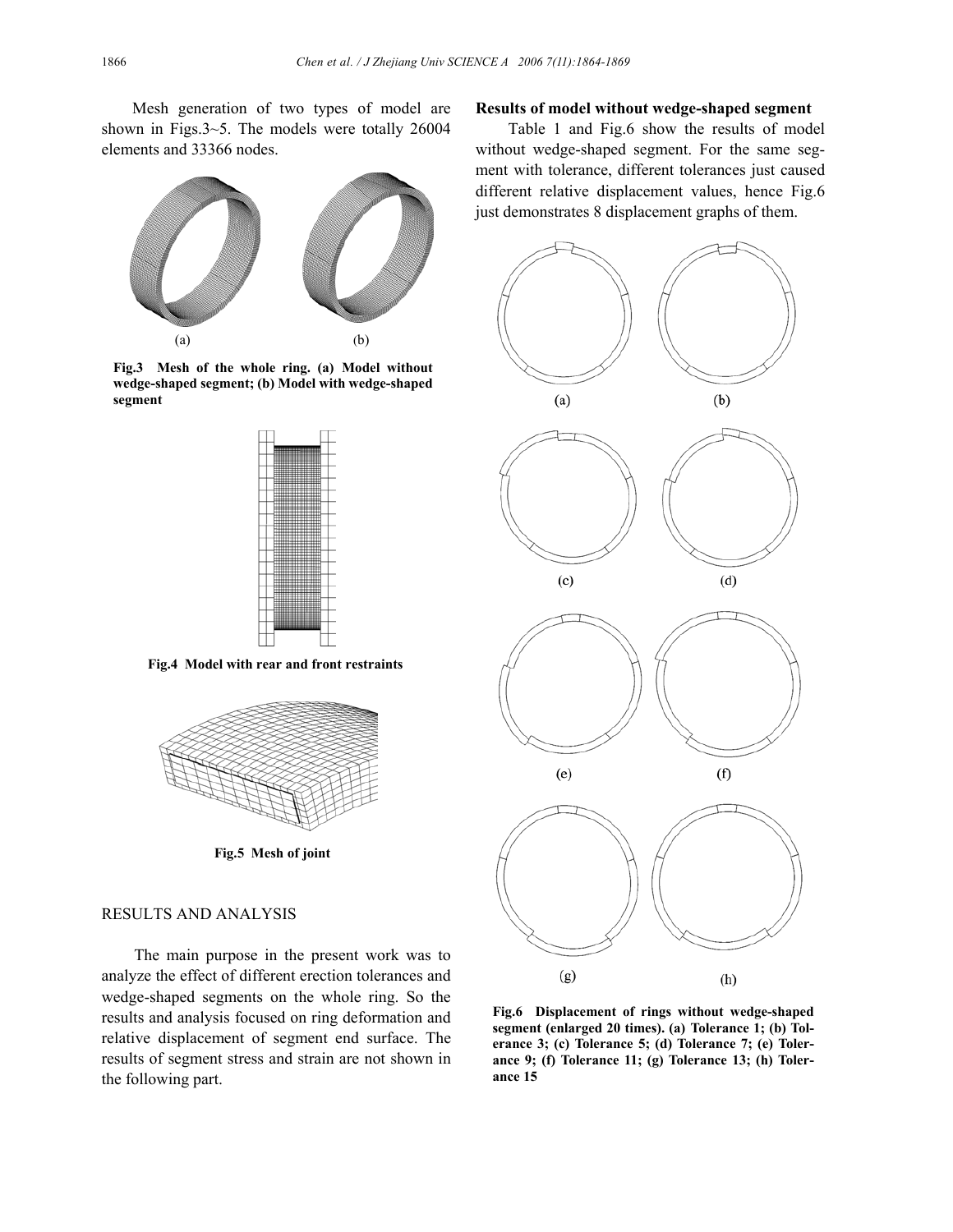| Tolerance      |           | Tolerance direction | Tolerance      | Maximum value     |                                                                         |
|----------------|-----------|---------------------|----------------|-------------------|-------------------------------------------------------------------------|
| number         | Segment   | (outside or inside  | dimension      | of relative       | Worst effect on the whole ring                                          |
|                |           | tunnel)             | (mm)           | displacement (mm) |                                                                         |
| 1              | <b>KP</b> | Outside             |                | 10.5              | KP was extruded out by BP and CP                                        |
| $\overline{c}$ | <b>KP</b> | Outside             | $\overline{c}$ | 8.9               | KP was extruded out by BP and CP                                        |
| 3              | <b>KP</b> | Inside              |                | 9.4               | BP and CP were extruded out by KP                                       |
| 4              | <b>KP</b> | Inside              | 2              | 8.6               | BP and CP were extruded out by KP                                       |
| 5              | <b>BP</b> | Outside             |                | 8.5               | BP was extruded out by KP and A1P                                       |
| 6              | <b>BP</b> | Outside             | $\overline{c}$ | 7.7               | BP was extruded out by KP and A1P                                       |
| 7              | <b>BP</b> | Inside              |                | 10.5              | KP was extruded out by BP                                               |
| 8              | <b>BP</b> | Inside              | 2              | 9.0               | KP was extruded out by BP                                               |
| 9              | A1P       | Outside             | 1              | 8.6               | A1P was extruded out by BP and A2P;                                     |
|                |           |                     |                |                   | KP moved towards outside tunnel                                         |
| 10             | A1P       | Outside             | $\overline{2}$ | 7.7               | A1P was extruded out by BP and A2P;                                     |
|                |           |                     |                |                   | KP moved towards outside tunnel                                         |
| 11             | A1P       | Inside              | 1              | 8.5               | BP was extruded out by A1P                                              |
| 12             | A1P       | Inside              | $\overline{c}$ | 7.3               | BP was extruded out by A1P; the joint of                                |
|                |           |                     |                |                   | A3P moved towards outside tunnel                                        |
| 13             | A2P       | Outside             | 1              | 8.6               | A2P was extruded out by A1P and A3P;                                    |
|                |           |                     |                |                   | KP, BP and the joint of CP moved to-                                    |
|                |           |                     |                |                   | wards outside tunnel                                                    |
| 14             | A2P       | Outside             | $\overline{2}$ | 7.7               | A2P was extruded out by A1P and A3P;                                    |
|                |           |                     |                |                   | KP, BP and the joint of CP moved to-                                    |
|                |           |                     |                |                   | wards outside tunnel                                                    |
| 15             | A2P       | Inside              | 1              | 8.1               | A2P was extruded out by A1P and A3P;                                    |
|                |           |                     |                |                   | KP moved towards outside tunnel                                         |
|                |           |                     |                |                   |                                                                         |
| 16             | A2P       | Inside              | 2              | 7.2               | A2P was extruded out by A1P and A3P;<br>KP moved towards outside tunnel |

**Table 1 Results of model without wedge-shaped segment** 

#### **Results of model with wedge-shaped segments**

Maximum value of the relative displacement is 3.0 mm. Fig.7 shows the displacement graph.

#### **Analysis**

1. Erection tolerance analysis

Table 1 and Fig.6 indicate such circular structure composed of segments is considerably sensitive to erection tolerance. Under radial uniform pressure and 1 or 2 mm erection tolerance, maximum dislocation value may reach 10 times initial erection tolerance. At the same time, other segments without tolerance are affected to a certain extent. From BP of model Tolerance 1, Fig.8 indicates that non-uniform compression caused by dislocation makes the segment stress much greater than that of model without erection tolerance. Actually, tolerances distribute randomly and are not limited to some segment. So, under the loads, irregular dislocations happen. In actual case, loads are not always uniform. If peak value of nonuniform loads acts on segment with erection tolerance, dislocation value would be ultimatelyenlarged.



**Fig.7 Displacement of rings with wedge-shaped segments (enlarged 70 times). (a) Perspective view; (b)** *xy* **view**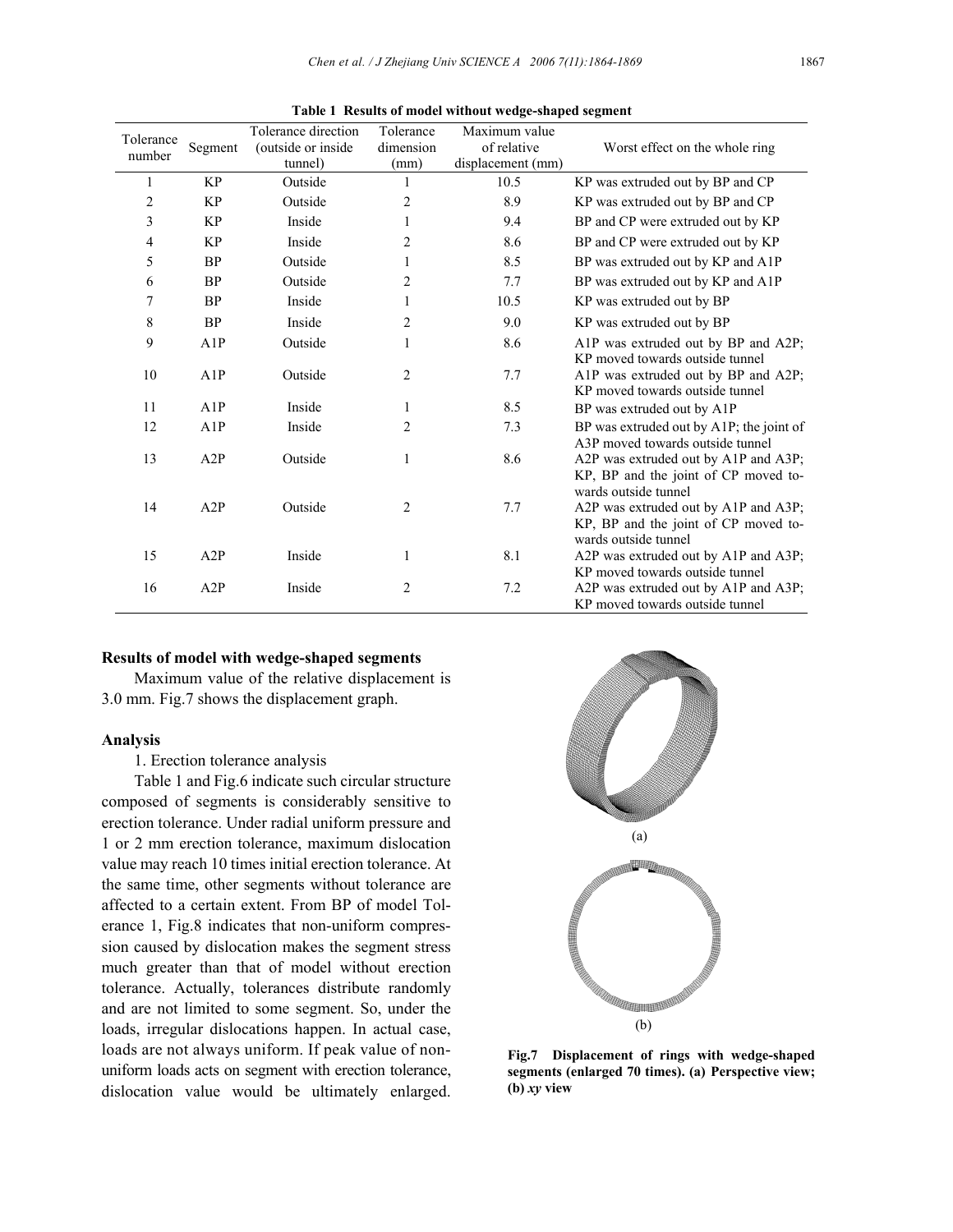Longitudinal and circumferential bolts restrain the dislocation, and the dislocation values do not always reach the value shown in Table 1. The restraints from bolts cause squeeze between bolts and segment bolt holes. This can make the segment bolt holes crack and cause segment local breakage.

2. Effect of wedge-shaped segment

The relative displacement value and results shown in Fig.7 indicate the wedge-shaped segment



**Fig.8**  $\sigma_1$  contour of BP. (a) In model Tolerance 1; (b) **In model without erection tolerance; (c) In elaborate half model without erection tolerance. Unit: kN/m2**

obviously affects the whole ring. Under radial uniform pressure, KP has anteverted trend making relative displacement between KP and BP, CP (Fig.7). Joint between wedge-shaped segment and adjacent segment is skew surface. This makes the anteverted trend turn to torsion and causes other segment displacement from inside or outside plane displacement to space irregular displacement. Under the restraint of front and rear rings, the torsion of wedge-shaped segment is limited and squeezed out by BP and CP (Fig.7). Dislocations happen without erection tolerance. The whole ring applies 2280 kN extrusion force to front and rear segment rings. When the dislocations reach some value and other unpredictable loads such as non-uniform pressure from tail of shield machine act on the ring, stress concentration happens (Fig.9a) and breakage near bolt hole appears (Fig.9b).

When the central angle of wedge-shaped segment is less, the wedge-shaped segment is easily affected by other segments. In order to analyze the effect of central angle of wedge-shaped segment, the model shown in Fig.3b was used again under the same loads, with the same wedge-shaped value and different central angle. The results are: (1) Central angles of the front part and the rear part are 36° and 25.9116°, respectively; and the maximum value of relative displacement is 2.0 mm; (2) Central angles of the front part and the rear part are 48° and 37.9116°, respectively, and the maximum value of the relative displacement is 1.7 mm. The alterative amplitude of the relative displacement is not great, but its significance is obvious. In (DIGMC, 2002), distances between bolts and bolt holes are 3 mm. Increasing the central angle of wedge-shaped segment decreases the irregular displacement of ring. And this can provide more space for bolts and bolt holes, and reduce their



**Fig.9** (a)  $\sigma_1$  contour of relative torsion between two segments (MPa); (b) Cracking on segments **in shield tunnel during construction**